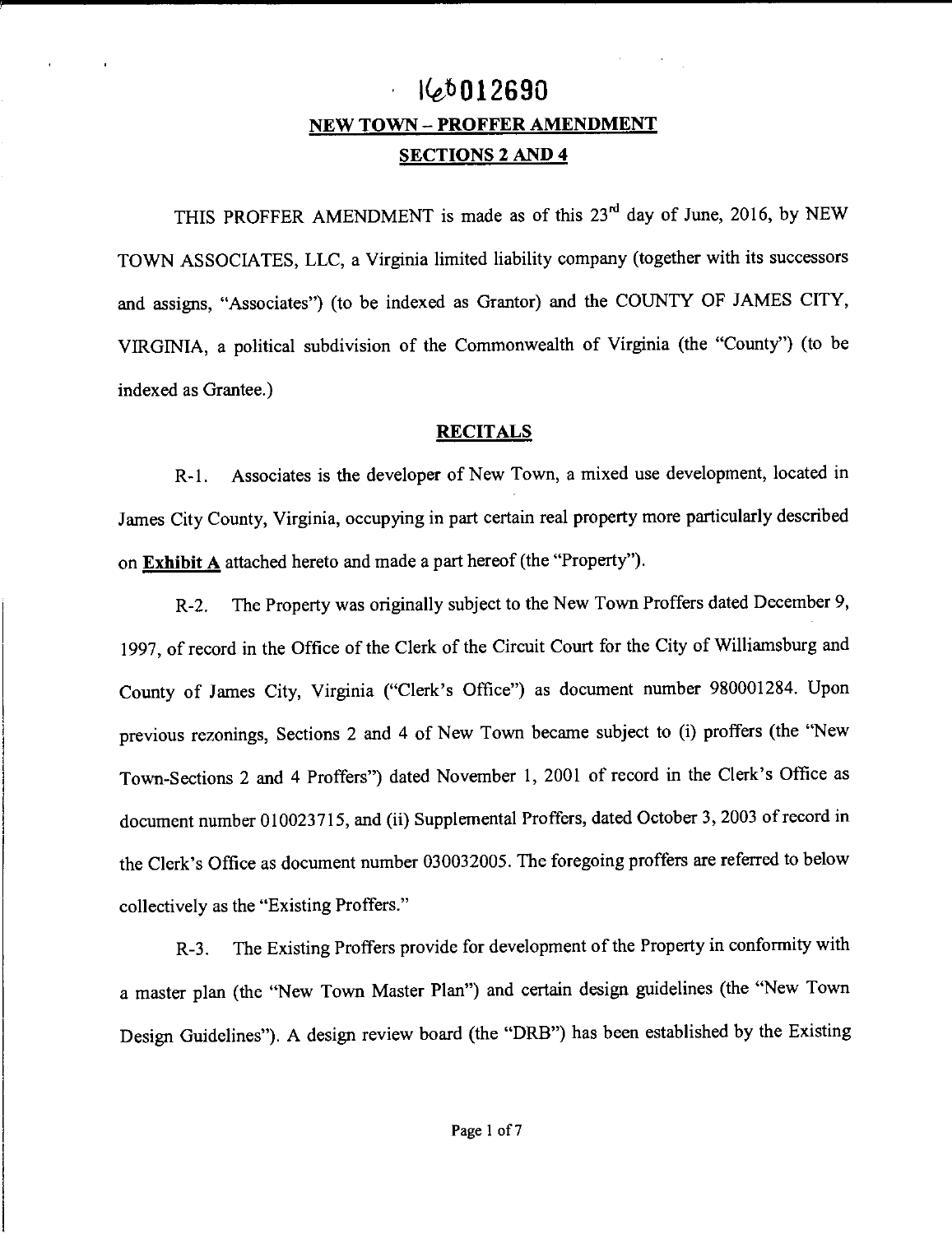Proffers to administer the New Town Design Guidelines and oversee development of the Property.

R-4. The New Town Master Plan is supplemented by a master plan specific to Sections 2 and 4 of New Town, likewise described in the Existing Proffers (the "Sections 2 and 4 Master Plan".)

R-5. The development of the Property is nearing completion. As development has progressed, topography, environmental considerations, amenities usage by residents of New Town and evolving policies and laws affecting real estate development have led Associates to seek amendments to the Existing Proffers and the Sections 2 and 4 Master Plan, which said proffer amendments are described below.

NOW, THEREFORE, for and in consideration of the approval by the County Board of Supervisors of certain amendments to the Sections 2 and 4 Master Plan and the proffer amendments described below, and pursuant to Sections 15.2-2302 and 2303 of the Code of Virginia, Section 24-16 of the James City County Code, and the Existing Proffers, Associates hereby amends the Existing Proffers as applicable to the Property as follows:

### **PROFFER AMENDMENTS**

I. **Development of Conformity with Master Plan.** The Property shall be developed generally in accordance with (i) the Existing Proffers as amended hereby and (ii) the Sections 2 and 4 Master Plan as amended pursuant to approval of James City County case no. MP-0001-2016.

2. **Playgrounds.** The requirements for installation and placement of playgrounds, playground equipment or acceptable alternative equipment, neighborhood recreation or urban park area(s) contained within paragraph 11 of the Existing Proffers shall be modified as follows: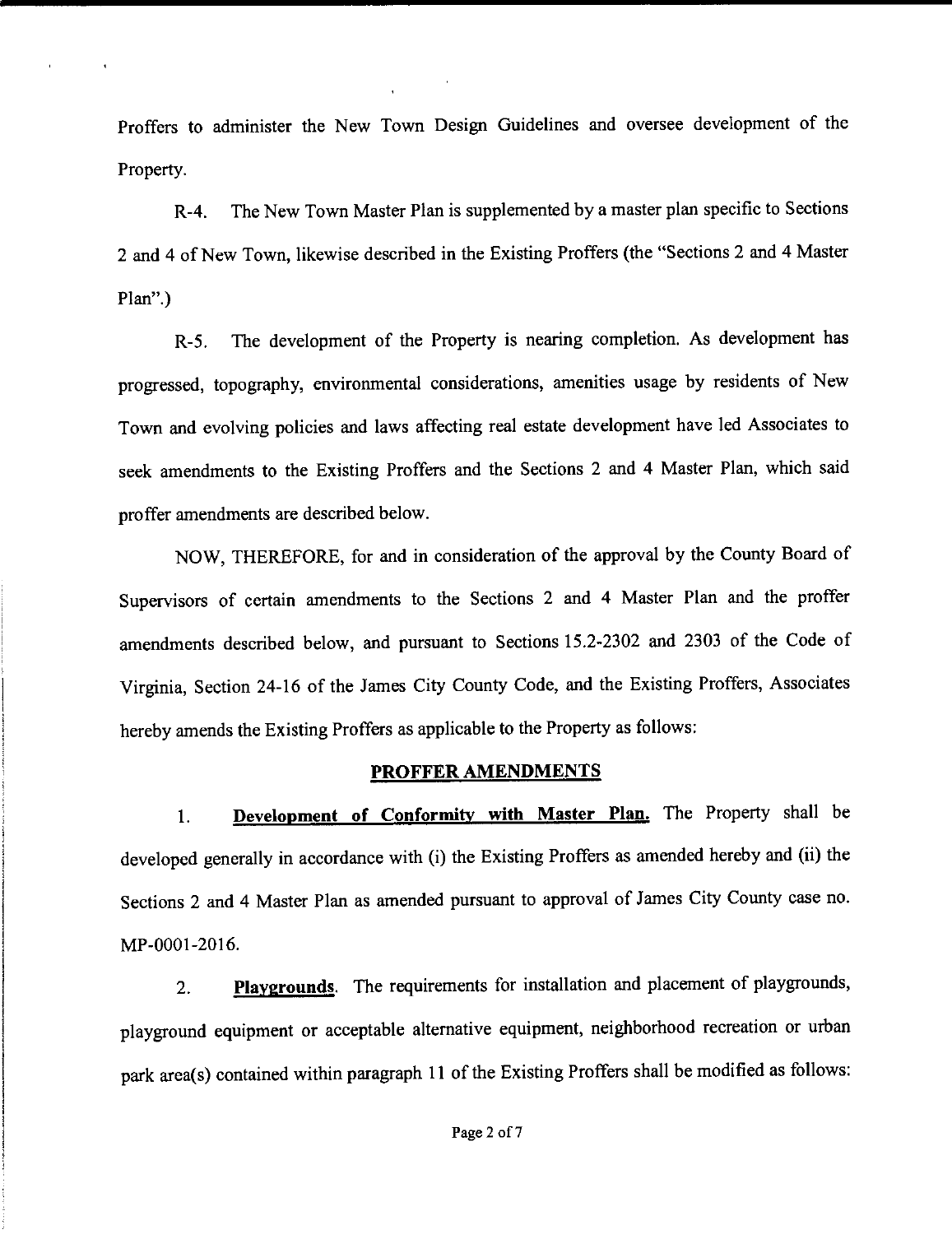Associates has constructed one playground that meets the design requirements set forth in the Existing Proffers (the "Existing Playground") and is required to construct, in addition to the Existing Playground, one playground or alternative neighborhood recreation or urban park area with playground or acceptable alternate equipment (the "Additional Playground"). Upon joint approval of the DRB and the Residential Advisory Board of the New Town Residential Association, Inc., construction of the Additional Playground may be modified or omitted. Associates shall submit written evidence of the joint approval of both the DRB and the Residential Advisory Board to the Director of Planning. Upon receipt and verification of such joint approval, the Director of Planning shall consider the requirements of this amendment and paragraph 11 of the Existing Proffers satisfied, and acknowledge such in writing. The playground, neighborhood recreation, and/or urban park requirements of this amendment shall be completed on or before the date of transition of the New Town Residential Association, Inc. from developer control to property owner control ("Transition Date"). The Transition Date shall be defined as the date on which the Class B membership is terminated in accordance with Article III of the Amended and Restated Master Declaration of Protective Covenants and Restrictions, New Town Residential, which is of record in the Clerk's Office as document number 050014430. Associates shall notify the County Director of Planning upon occurrence of the Transition Date.

3. **Bus/Transit Facilities.** This section amends, supersedes, and replaces paragraph 10 of the New Town Sections 2 and 4 Proffers.

A. One (1) bus stop total shall be constructed within Sections 2 and 4 of New Town. Such facility has been completed, located at Legacy Hall, and includes a pull-off and signage.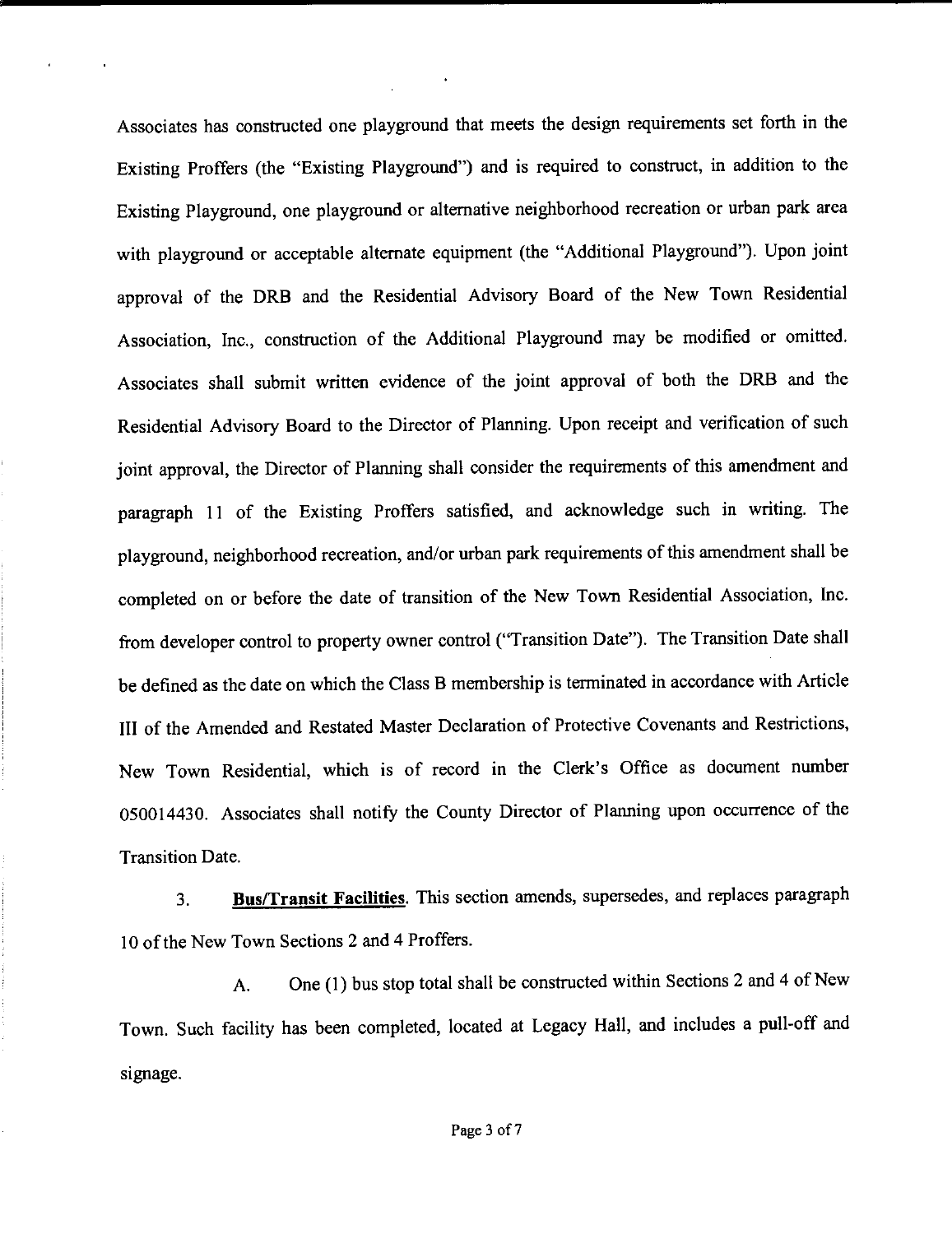B. Associates shall establish bus pull off areas on both sides of Casey Boulevard at or near the Roper archeological site, subject to the approval of design and location by the County, the DRB, VDOT and the Williamsburg Area Transit Authority. In the event that the approvals described in the proceeding sentence have not been received within six (6) months of the submittal to the County of a plan, exhibit, or conceptual plan for approval of a bus pull off area, Associates may satisfy this proffer at any time thereafter by paying to the County the sum of Three Thousand and 00/100 Dollars (\$3,000.00.)

C. In lieu of the bus stop shelters and any other bus facilities originally proffered for New Town Sections 2 and 4, Associates makes the following cash proffer:

1. Associates shall pay to the County in escrow the sum of Thirty-Seven Thousand Two Hundred Fifty and 00/100 Dollars (\$37,250.00) within ninety (90) days of the date of approval of this Proffer Amendment by the County Board of Supervisors.

ii. The escrow funds described above shall be utilized by the County for transportation improvements benefitting the Property, as determined by the Director of Planning. Such transportation improvements may include but shall not be limited to bus stop or bus shelter infrastructure supporting the Williamsburg Area Transit Authority.

iii. In the event that the escrow funds paid to the County pursuant to this Proffer have not been utilized by application as described above within ten (10) years of the date of approval of this Proffer Amendment by the County Board of Supervisors, such sum (without interest) shall be distributed one-half (1/2) to the New Town Commercial Association Inc. and one-half (1/2) to the New Town Residential Association Inc. (the two (2) property owners' associations created pursuant to the terms of the Existing Proffers) or their successors.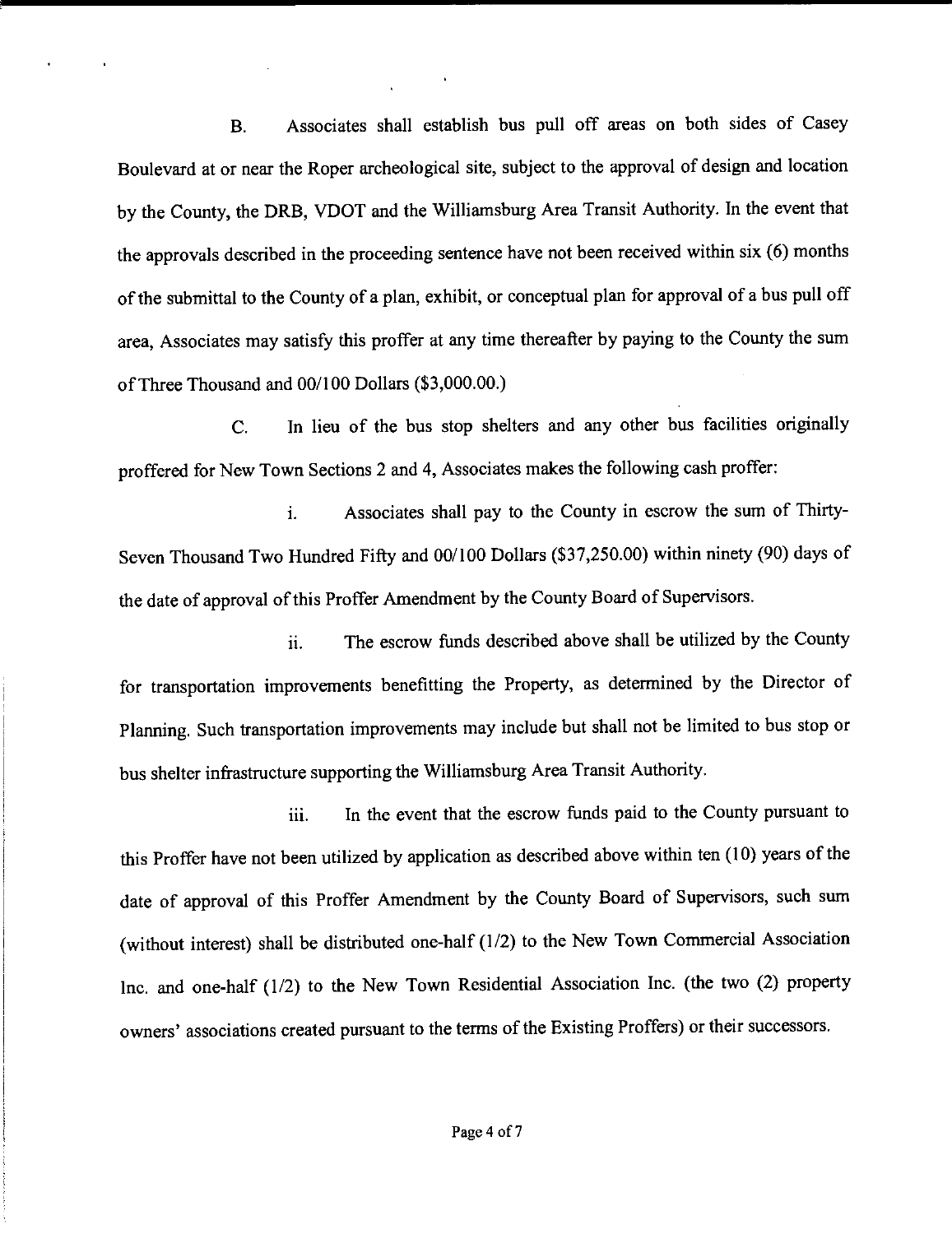4. **Recreation Facilities: Trails.** No additional trails (biking, jogging, walking or otherwise) which are not constructed as of the date hereof shall be required on the Property. This change shall be applicable regardless of the New Town Master Plan, the provisions of the Existing Proffers, and the County Comprehensive Parks and Recreation Plan Proffer guidelines in effect now or at the time of acceptance of the Existing Proffers.

5. **Interpretation.** Except as expressly modified hereby, the terms of the Existing Proffers shall remain unchanged.

6. **Defined Terms.** Terms capitalized in this document shall have the same meaning ascribed to such terms in the Existing Proffers.

7. **Headings.** All section or paragraph headings contained within this document are for convenience only and shall not be deemed a part of the Proffer Amendment.

*{Signature* & *Notary Clause of New Town Proffer Amendment* - *Section 2* & *4 on the following page}*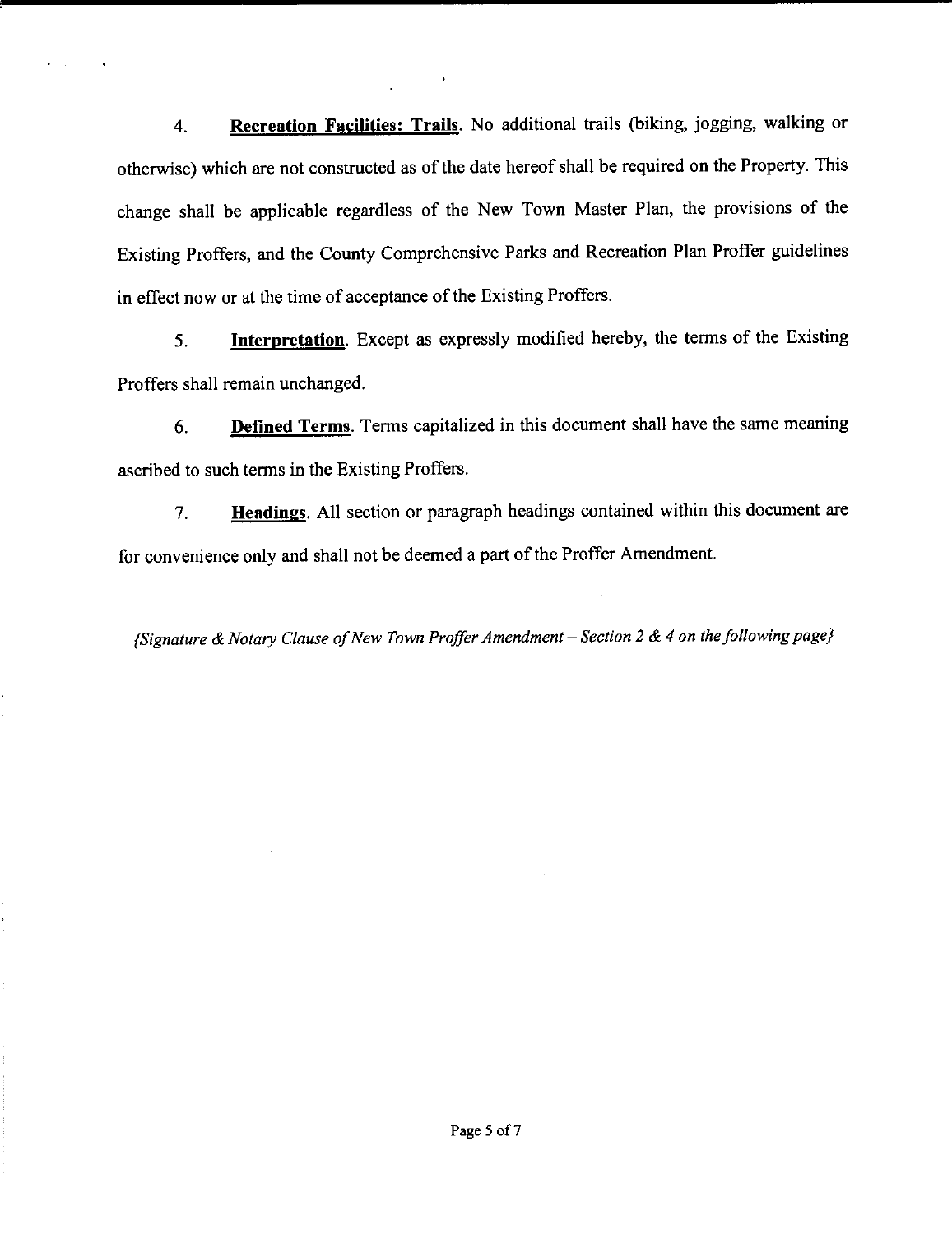WITNESS the following signatures and seal:

NEW TOWN ASSOCIATES, LLC By: Salaman Title: President

APPROVED AS TO FORM:

**County Attorney** 

COMMONWEALTH OF VIRGINIA

AT LARGE, to-wit:

The foregoing instrument was subscribed and sworn before me this  $23<sup>rd</sup>$  day of June, 2016, by Lawrence A. Salzman, President of New Town Associates, LLC,  $\boxtimes$  who is personally known to me or  $\Box$  who has produced satisfactory evidence of identity.

My Commission expires: *1-'?/-***]0l(J**  Notary Registration no.: 71991201

' Grida Cassie Puille

• **Contract Contract Contract Contract Contract Contract Contract Contract Contract Contract Contract Contract Co**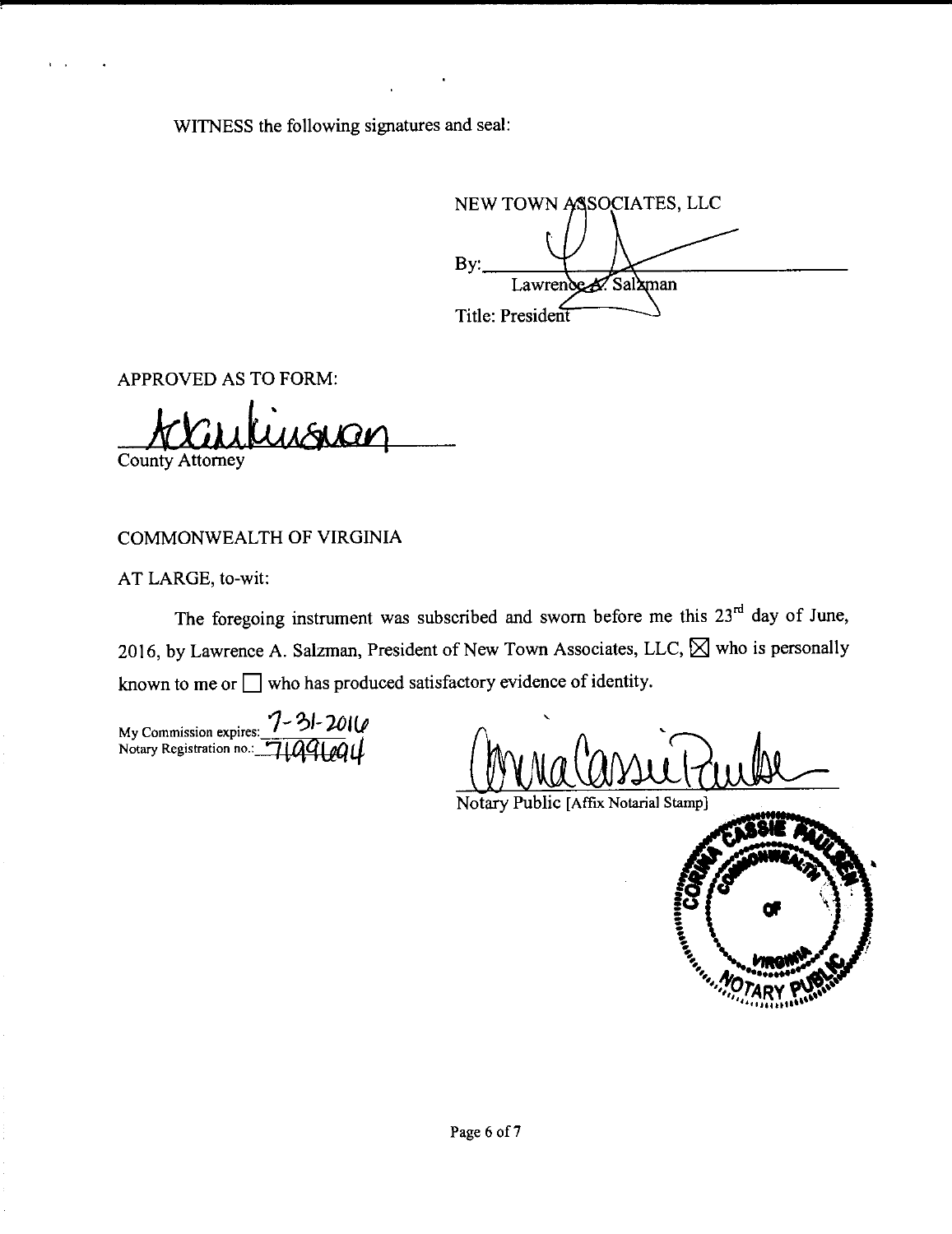# EXHIBIT A-1

# DESCRIPTION OF PROPERTY – NEW TOWN SECTIONS 2  $& 4$

Those certain pieces or parcels of land shown and set out as Sections 2 and 4 on the Master Land Use Plan entitled "NEW TOWN PLAN", prepared by Cooper, Robertson & Partners and AES Consulting Engineers, dated July 23, 1997, last revised December 8, 1997, and in addition;

Those certain pieces or parcels of land shown and set out as "AREA ADDED TO SECTION 4" on the NEW TOWN Sections 2 and 4 AMENDED MASTER PLAN prepared by Cooper, Robertson & Partners and AES Consulting Engineers, dated June, 2001 and last amended June 23, 2003.

All as more particularly described as the New Town Sections 2 and 4 Amended Master Plan made by AES Consulting Engineers, last revised February 2016, which has been submitted to James City County as part of Case No. MP-0001-2016.

| VIRGINIA: CITY OF WILLIAMSBURG & COUNTY OF JAMES CITY                                                                                                                  |                  |                       |
|------------------------------------------------------------------------------------------------------------------------------------------------------------------------|------------------|-----------------------|
| This document was admitted to record on $\bigcap -1$ 5 - 2016                                                                                                          |                  |                       |
| at $Z \tilde{\otimes}$ $\tilde{\mathsf{S}}$ $\tilde{\mathsf{S}}$ $\tilde{\mathsf{M}}$ $\tilde{\mathsf{M}}$ $\tilde{\mathsf{N}}$ PM. The taxes imposed by Virginia Code |                  |                       |
| Secion 58.1-801, 58.1-802 & 58.1-814 have been paid.                                                                                                                   |                  |                       |
| <b>STATE TAX</b>                                                                                                                                                       | <b>LOCAL TAX</b> | <b>ADDITIONAL TAX</b> |
|                                                                                                                                                                        |                  |                       |
| TESTE: MONA A. FOLEY, CLERK                                                                                                                                            |                  |                       |
| BY T                                                                                                                                                                   |                  | Clerk                 |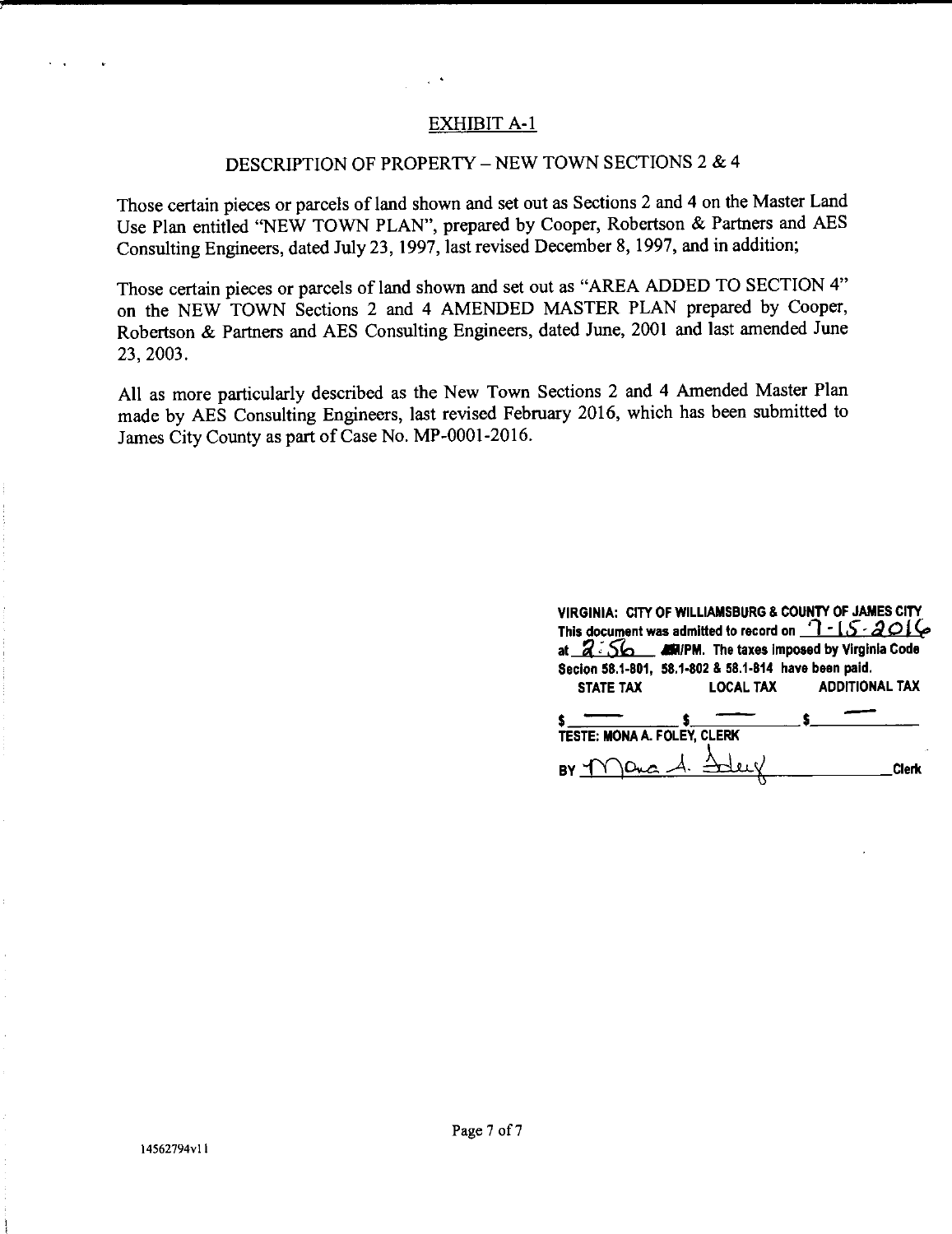

#### OFFICIAL RECEIPT WILLIAMSBURG/JAMES CITY COUNTY CIRCUIT DEED RECEIPT

DATE: 07/15/16 TIME: 14:56:57 ACCOUNT: 830CLR160012690 RECEIPT: 16000025713 CASHIER: RXC REG: WD02 TYPE: AMEND PAYMENT: FULL PAYMENT<br>INSTRUMENT : 160012690 BOOK: PAGE: RECORDED: 07/15/16 AT 14:56 INSTRUMENT : 160012690 BOOK: PAGE: GRANTOR: NEW TOWN ASSOCIATES LLC GRANTEE: COUNTY OF JAMES CITY VIRGINIA EX: N LOC: CO EX: N PCT: 100% AND ADDRESS : N/A N/A, XX. 00000 RECEIVED OF: COUNTY OF JAMES CITY VIRGINIA DATE OF DEED: 06/23/16 \$.00 DESCRIPTION 1: INST 980001284 010023715 030032005 SEC 2 & 4 2: NEW TOWN PAGES: 7 OP: 0 NAMES: 0 CONSIDERATION: 301 DEEDS .00 A/VAL: .00 .00 MAP: PIN: TENDERED .00 .00

CLERK OF COURT: MONA A. FOLEY

AMOUNT PAID: CHANGE AMT :

.00

PAYOR'S COPY RECEIPT COPY 1 OF 2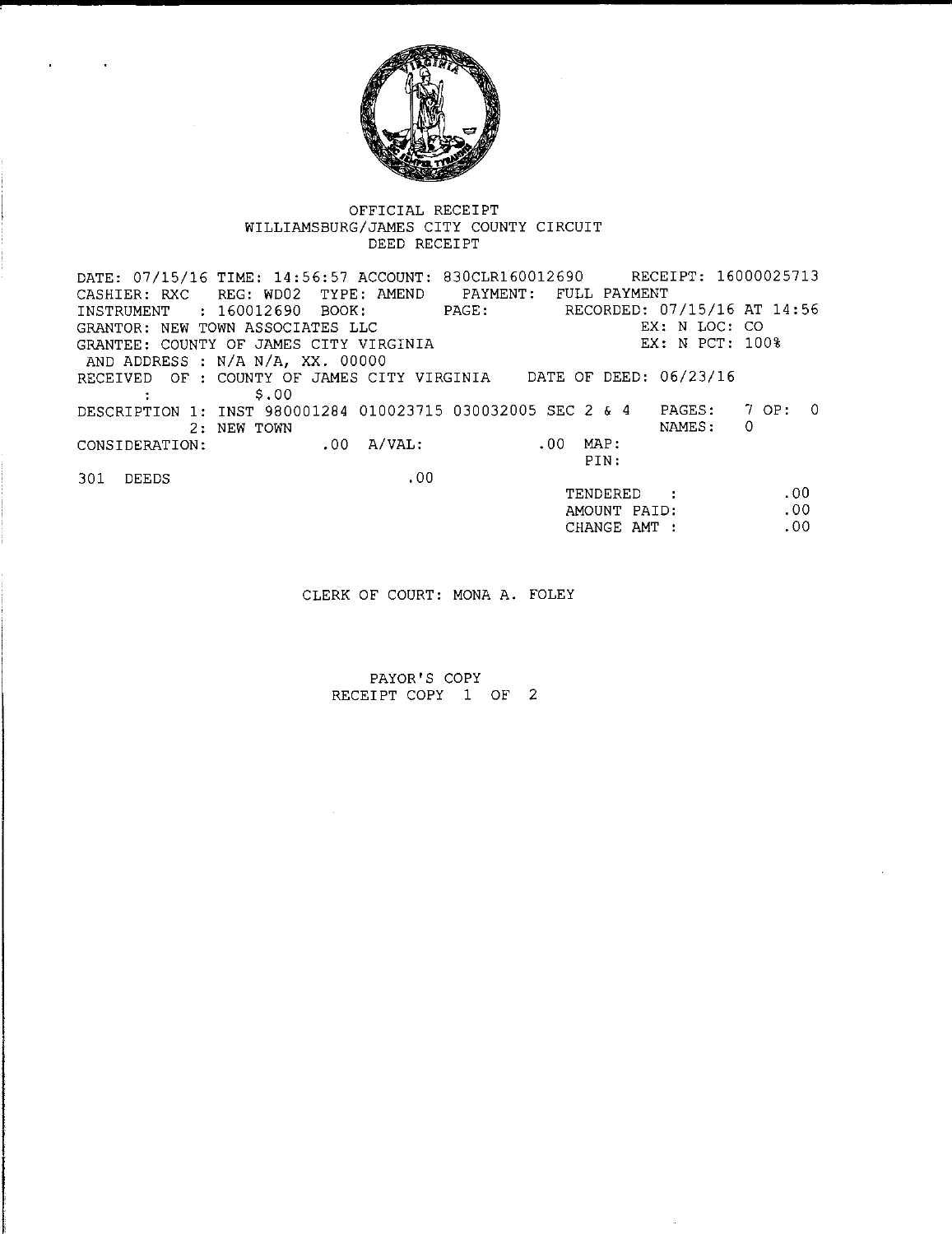# **Uao·o12689**

### **NEW TOWN - PROFFER AMENDMENT**

# **SECTIONS 3 AND 6**

THIS PROFFER AMENDMENT is made as of this 21<sup>st</sup> day of April, 2016, by NEW TOWN ASSOCIATES, LLC, a Virginia limited liability company (together with its successors and assigns, "Associates") (to be indexed as Grantor) and the COUNTY OF JAMES CITY, VIRGINIA, a political subdivision of the Commonwealth of Virginia (the "County") (to be indexed as Grantee).

## **RECITALS**

R-1. Associates is the developer of New Town, a mixed use development located in James City County, Virginia, occupying in part certain real property more particularly described on **Exhibit A** attached hereto and made a part hereof (the "Property").

R-2. The Property was originally subject to the New Town Proffers dated December 9, 1997, of record in the Office of the Clerk of the Circuit Court for the City of Williamsburg and County of James City, Virginia ("Clerk's Office") as document number 980001284. Upon previous rezonings, Sections 3 and 6 of New Town became subject to (i) proffers ("the New Town Sections 3 and 6 Proffers") dated October 25, 2004 of record in the Clerk's Office as document number 040027471, and (ii) Supplemental Proffers dated December 21, 2006 of record in the Clerk's Office as document number 070005135. The foregoing proffers are referred to below collectively as the "Existing Proffers."

R-3. The Existing Proffers provide for development of the Property in conformity with a master plan (the "New Town Master Plan") and certain design guidelines (the ''New Town Design Guidelines"). A design review board (the "DRB") has been established by the Existing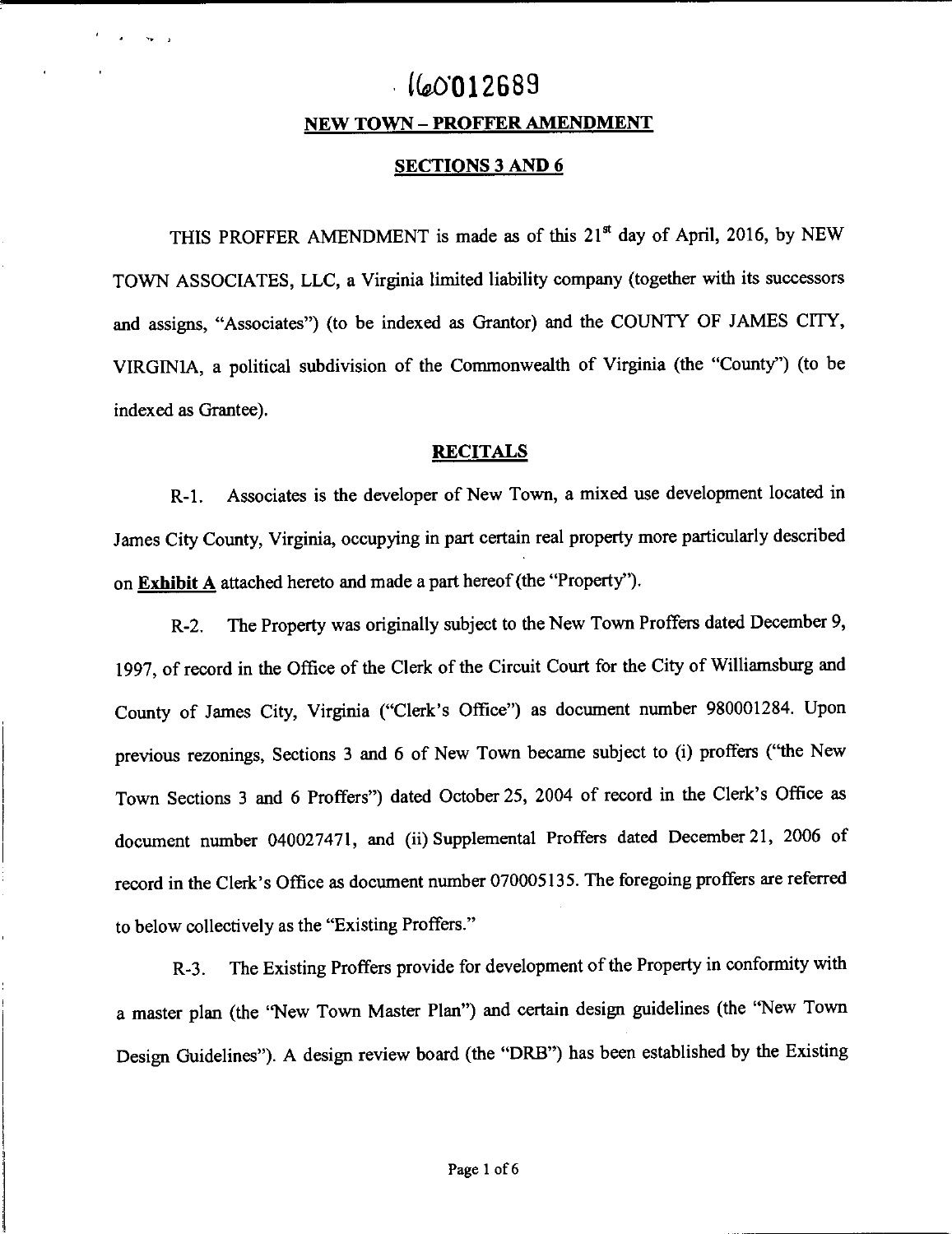Proffers to administer the New Town Design Guidelines and oversee development of the Property.

R-4. The New Town Master Plan is supplemented by a master plan specific to Sections 3 and 6 of New Town, likewise described in the Existing Proffers (the "Sections 3 and 6 Master Plan".)

R-5. The development of the Property is nearing completion. As development has progressed, topography, environmental considerations, amenities usage by residents of New Town and evolving policies and laws affecting real estate development have led Associates to seek amendments to the Existing Proffers and the Sections 3 and 6 Master Plan, which said proffer amendments are described below.

NOW, THEREFORE, for and in consideration of the approval by the County Board of Supervisors of certain amendments to the Sections 3 and 6 Master Plan and the proffer amendments described below, and pursuant to Sections 15.2-2302 and 2303 of the Code of Virginia, Section 24-16 of the James City County Code, and the Existing Proffers, Associates hereby amends the Existing Proffers as applicable to the Property as follows:

## **PROFFER AMENDMENTS**

## 1. **Bus/Transit Facilities.**

A. Two (2) bus stops with shelters shall be provided on the Property.

B. One (I} of such bus stops with pull off and shelter exists on New Town Avenue, south of the intersection with Watford Lane.

C. The other bus stop with shelter is proposed for the northeast side of Discovery Park Boulevard between Ironbound Road and New Town Avenue, subject to the approval of the bus stop design and location by the County, the DRB, VDOT, and the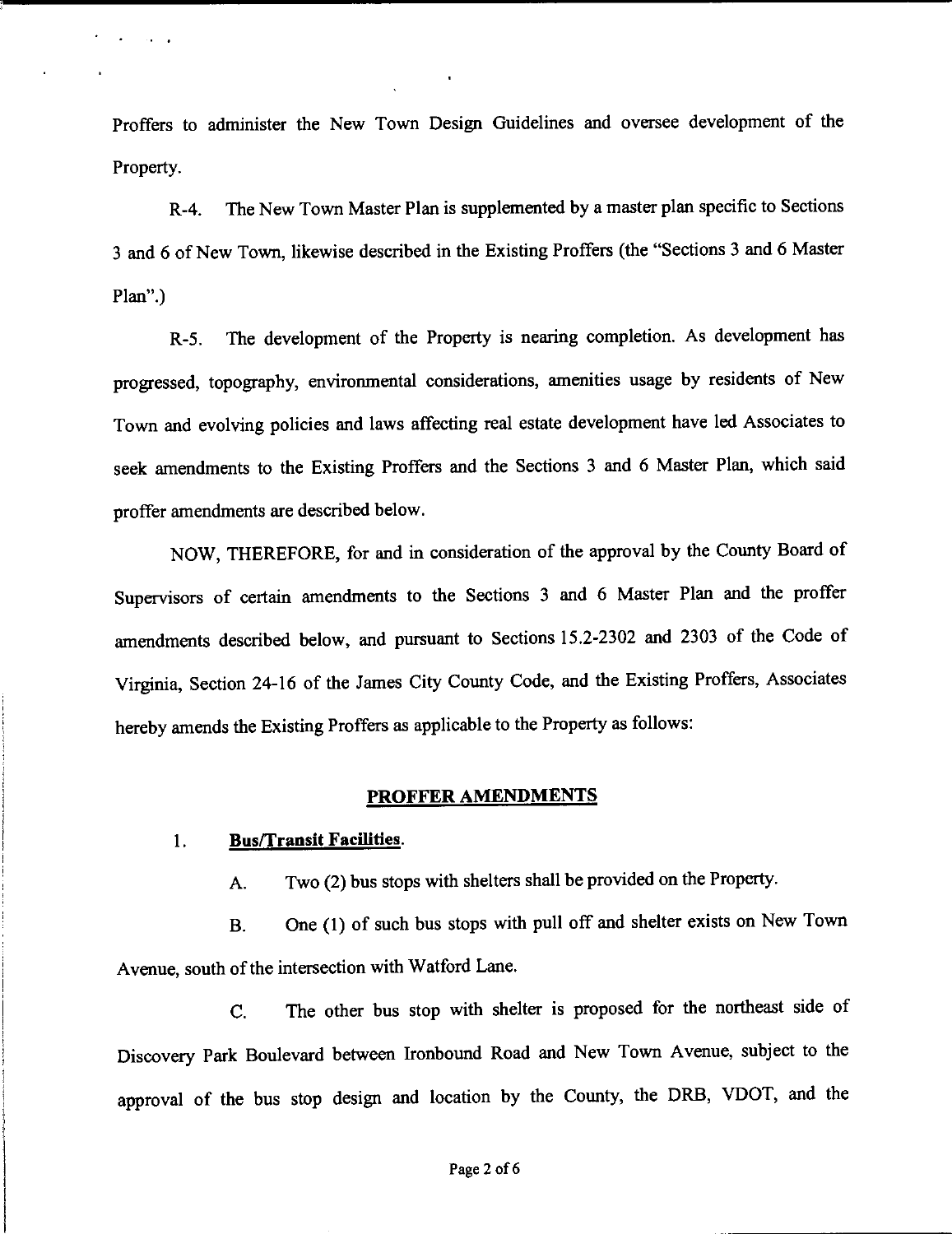Williamsburg Area Transit Authority. In the event that the approvals described in the proceeding sentence have not been received within six  $(6)$  months of the submittal to the County of a plan, exhibit, or conceptual plan for approval of a bus stop and/or bus shelter, Associates may satisfy this proffer at any time thereafter by paying to the County in escrow the sum of Eleven Thousand and 00/100 Dollars (\$11,000.00.)

1. The escrow funds described above shall be utilized by the County for transportation improvements benefitting New Town, as determined by the Director of Planning. Such transportation improvements may include but shall not be limited to bus stop or bus shelter infrastructure supporting the Williamsburg Area Transit Authority.

ii. In the event that the escrow funds paid to James City County pursuant to this Proffer have not been utilized by application as described above within ten (10) years of the date of approval of this Proffer Amendment by the County Board of Supervisors, such sum (without interest) shall be distributed one-half (1/2) to the New Town Commercial Association Inc. and one-half to the New Town Residential Association Inc. (the two (2) property owners' associations created pursuant to the terms of the Existing Proffers) or their successors.

6 Proffers. D. This provisions superseded Paragraph 10 of the New town Sections 3 and

2. **Mix of Housing Types.** Paragraph Number 5 of the New Town Sections 3 and 6 Proffers is deemed satisfied based upon transfer of the obligation to provide housing as described in such paragraph to the New Town residential areas known as New Town Sections 7 and 8.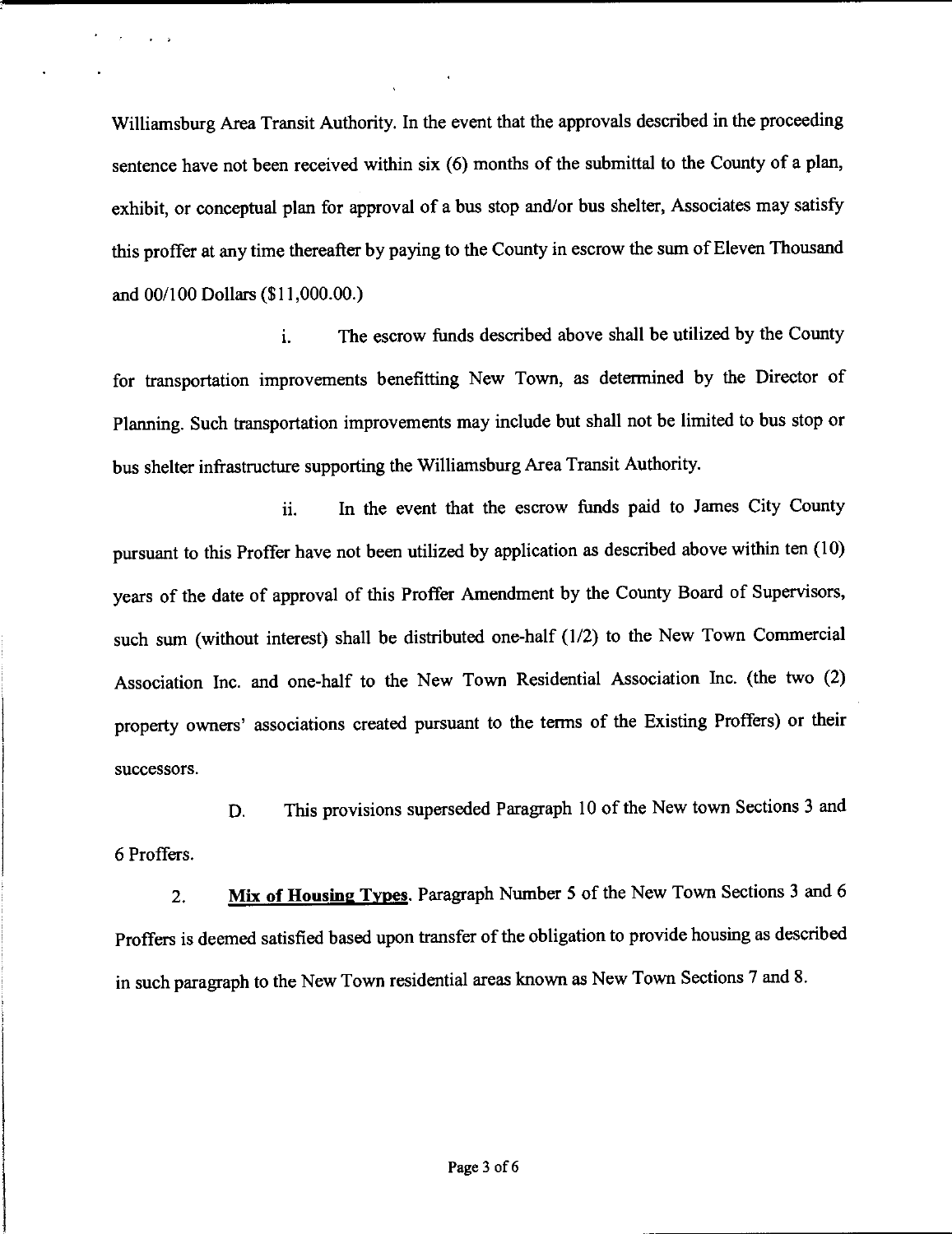### 3. **Recreation Facilities: Trails.**

A. A trail shall be constructed connecting Discovery Park Boulevard in Section 6 of New Town to the existing trail in Section 7 of New Town near Rollison Drive, as shown on the Master Plan as amended pursuant to approval of James City County case no. MP-0001-2016. This section of trail connecting Sections 6 and 7 shall be subject to regulation and/or closure by the New Town Residential Association or its delegee the New Town Amenities Management Committee in order to address, inter alia, safety issues, special events, seasonal or weather considerations, or negative impacts associated with the trail section.

B. No additional trails (biking, jogging, walking or otherwise) which are not either described above or constructed as of the date hereof shall be required on the Property. This change shall be applicable regardless of the New Town Master Plan, the provisions of the Existing Proffers, and the County Comprehensive Parks and Recreation Plan Proffer guidelines in effect now or at the time of acceptance of the Existing Proffers.

**4. Development of Conformity with Master Plan.** The Property shall be developed generally in accordance with (i) the Existing Proffers as amended hereby and (ii) the Sections 3 and 6 Master Plan as amended pursuant to approval of James City County case no. MP-0001-2016.

5. **Interpretation.** Except as expressly modified hereby, the terms of the Existing Proffers shall remain unchanged.

6. **Defined Terms.** Terms capitalized in this document shall have the same meaning ascribed to such terms in the Existing Proffers.

7. **Headings.** All section or paragraph headings contained within this document are for convenience only and shall not be deemed a part of the Proffer Amendment.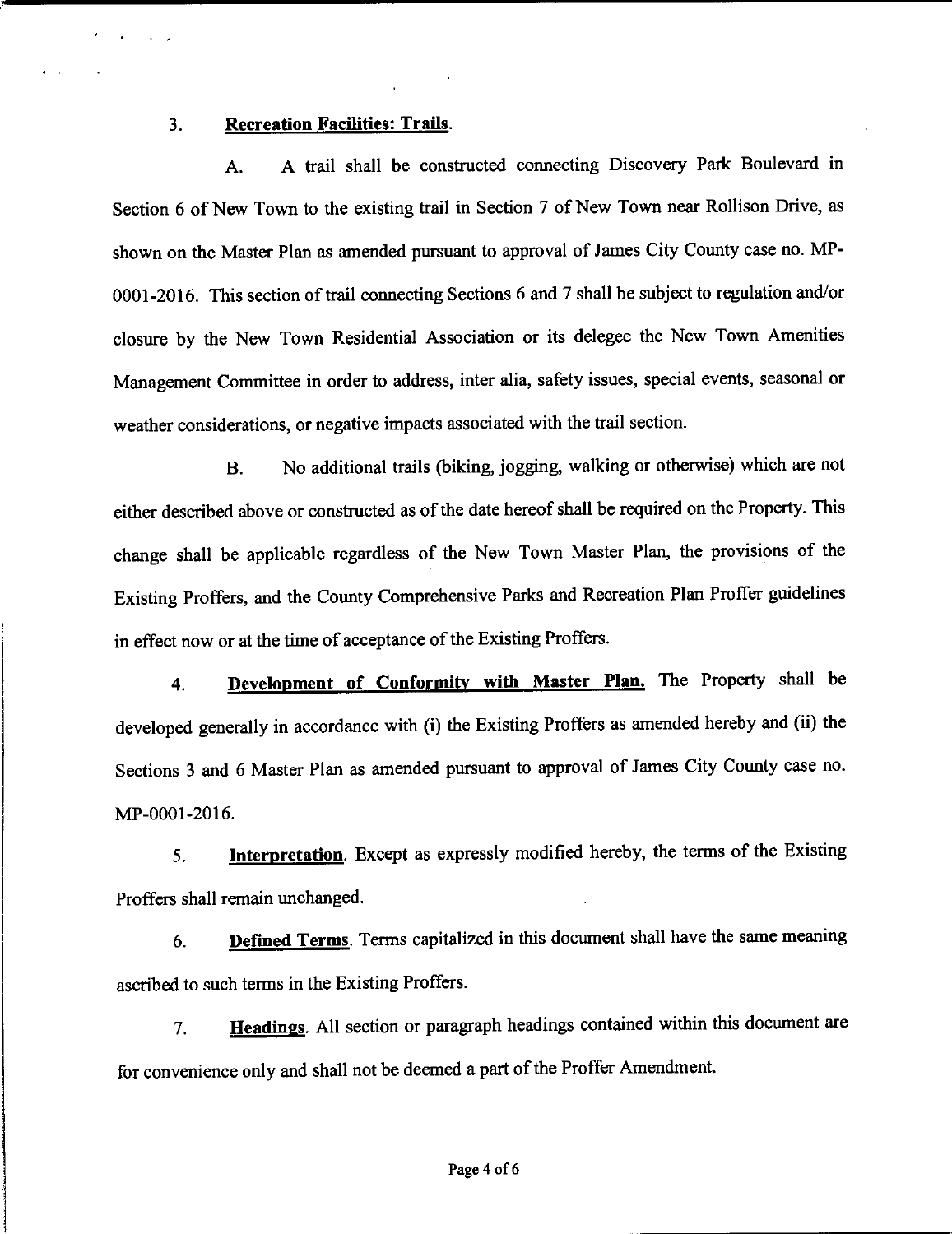WITNESS the following signatures and seals:

NEW TOWN ASSOCIATES, LLC By: Lawrence Salzman Title: President

APPROVED AS TO FORM:

County Attorney

COMMONWEALTH OF VIRGINIA

AT LARGE, to-wit:

The foregoing instrument was subscribed and sworn before me this 21<sup>st</sup> day of April, 2016, by Lawrence Salzman, President of New town Associates, LLC,  $\boxtimes$  who is personally known to me or  $\Box$  who has produced satisfactory evidence of identity.

My Commission expires:  $\frac{7-31-201}{p}$ Notary Registration no.:  $\frac{1}{1}$  $\frac{1}{99}$ 

MUA COVIN PULLE

Notary Public [Affix Notarial Stamp]

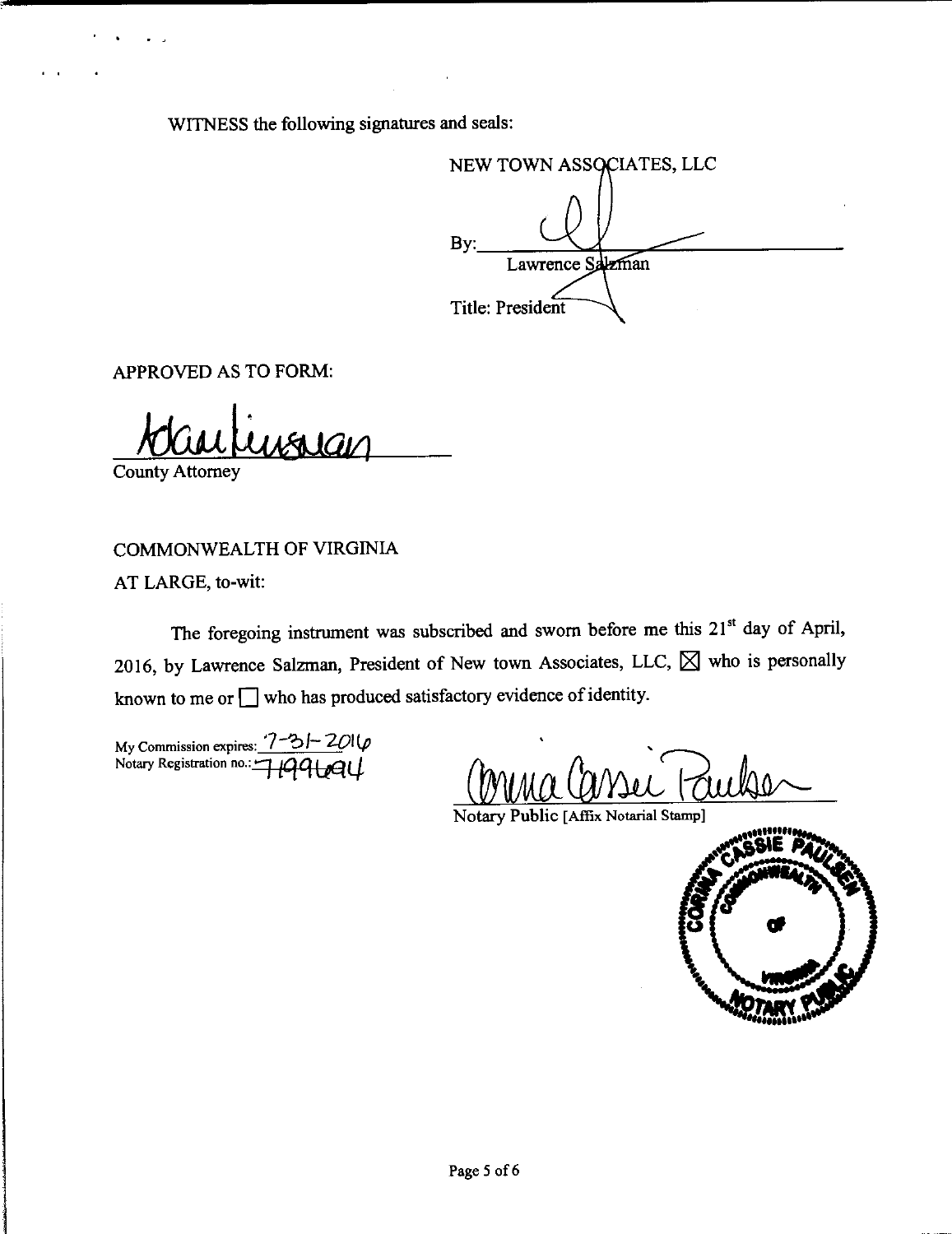# **EXHIBIT A**

All those certain pieces, parcels, or tracts of land shown as "Section 3" and "Section 6" on that certain plan entitled "NEW TOWN SECTIONS 3 & 6 MASTER PLAN BERKELEY DISTRICT JAMES CITY COUNTY, VIRGINIA", dated April 26, 2004, prepared by AES Consulting Engineers, last revised February 2016, which has been submitted to James City County as part of Case No. MP-0001-2016.

> **VIRGINIA:** CITY OF **WILLIAMSBURG** & COUNTY OF **JAMES** CITY This document was admitted to record on **1** ·· IS ·**2016** at  $2:53$  - AMITPM. The taxes imposed by Virginia Code Seclon 58.1-801, 58.1-802 & 58.1-814 have been paid. STATE TAX LOCAL TAX ADDITIONAL TAX  $$\begin{array}{c} \text{SIAIE IAX} \\ \text{S.} \end{array}$ \qquad $\begin{array}{c} \text{LUAL IAX} \\ \text{LUAL IAX} \end{array}$ \qquad $\begin{array}{c} \text{S.} \end{array}$ \qquad $\begin{array}{c} \text{S.} \end{array}$ \qquad $\begin{array}{c} \text{S.} \end{array}$ \qquad $\begin{array}{c} \text{S.} \end{array}$ \qquad $\begin{array}{c} \text{S.} \end{array}$ \qquad $\begin{array}{c} \text{S.} \end{array}$ \qquad $\begin{array}{c} \text{S.} \end{array}$ \qquad $\begin{array}{c} \text{$

TESTE: MONA A. FOLEY, CLERK  $BY$   $f$   $\Omega$   $\Omega$   $A$   $A$   $B$   $C$   $C$   $C$   $C$   $D$